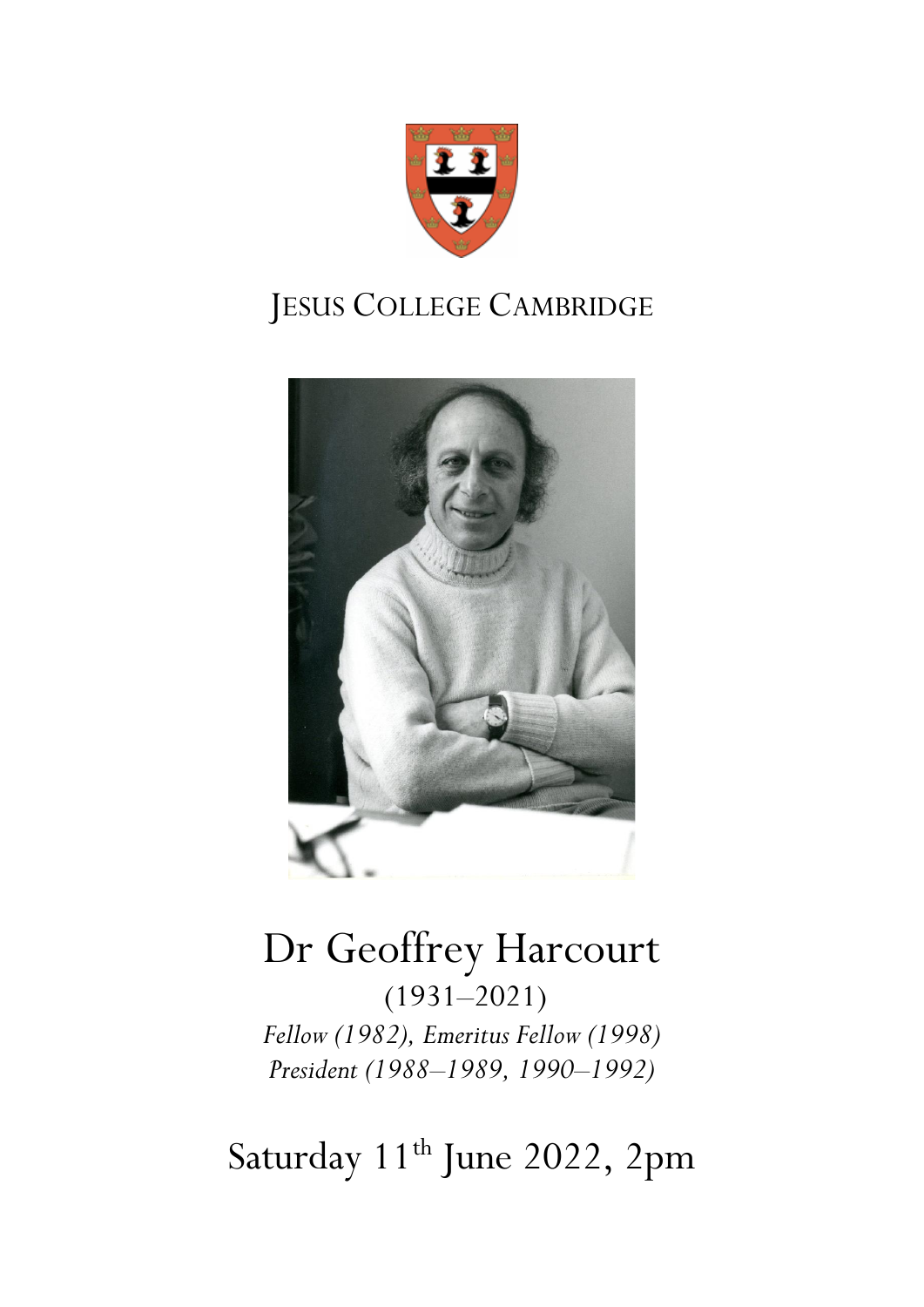*The service is conducted by The Reverend James Crockford, Dean of Chapel*

*The College Choir is conducted by Mr Richard Pinel, Director of Music*

*The Organ is played by Christopher Too, Organ Scholar*

## MUSIC BEFORE THE SERVICE

Liebster Jesu BWV 731 *Johann Sebastian Bach (1685–1750)*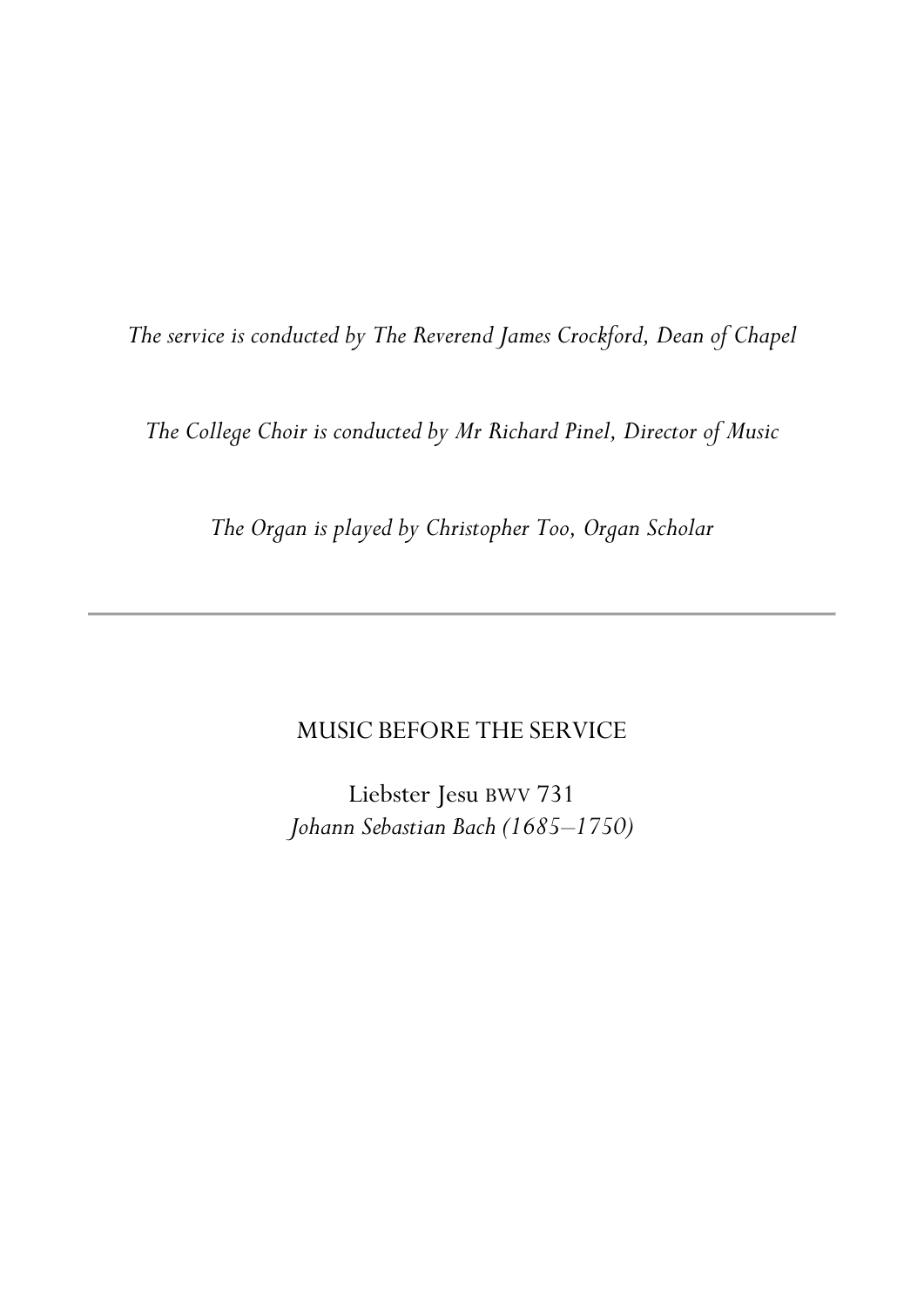# *Remain seated as, from under the tower, the Choir sings the* **INTROIT**

ORD, now lettest thou thy servant depart in peace : according to thy word. For mine eyes have seen : thy salvation; ORD, now lettest thou thy servant depart in peac<br>according to thy word.<br>For mine eyes have seen : thy salvation;<br>Which thou hast prepared : before the face of all people; To be a light to lighten the Gentiles : and to be the glory of thy people Israel.

Glory be to the Father, and to the Son : and to the Holy Ghost; as it was in the beginning, is now, and ever shall be : world without end. Amen.

> Words: *Luke 2:29–32* Music: *Amy Beach (1867–1944)*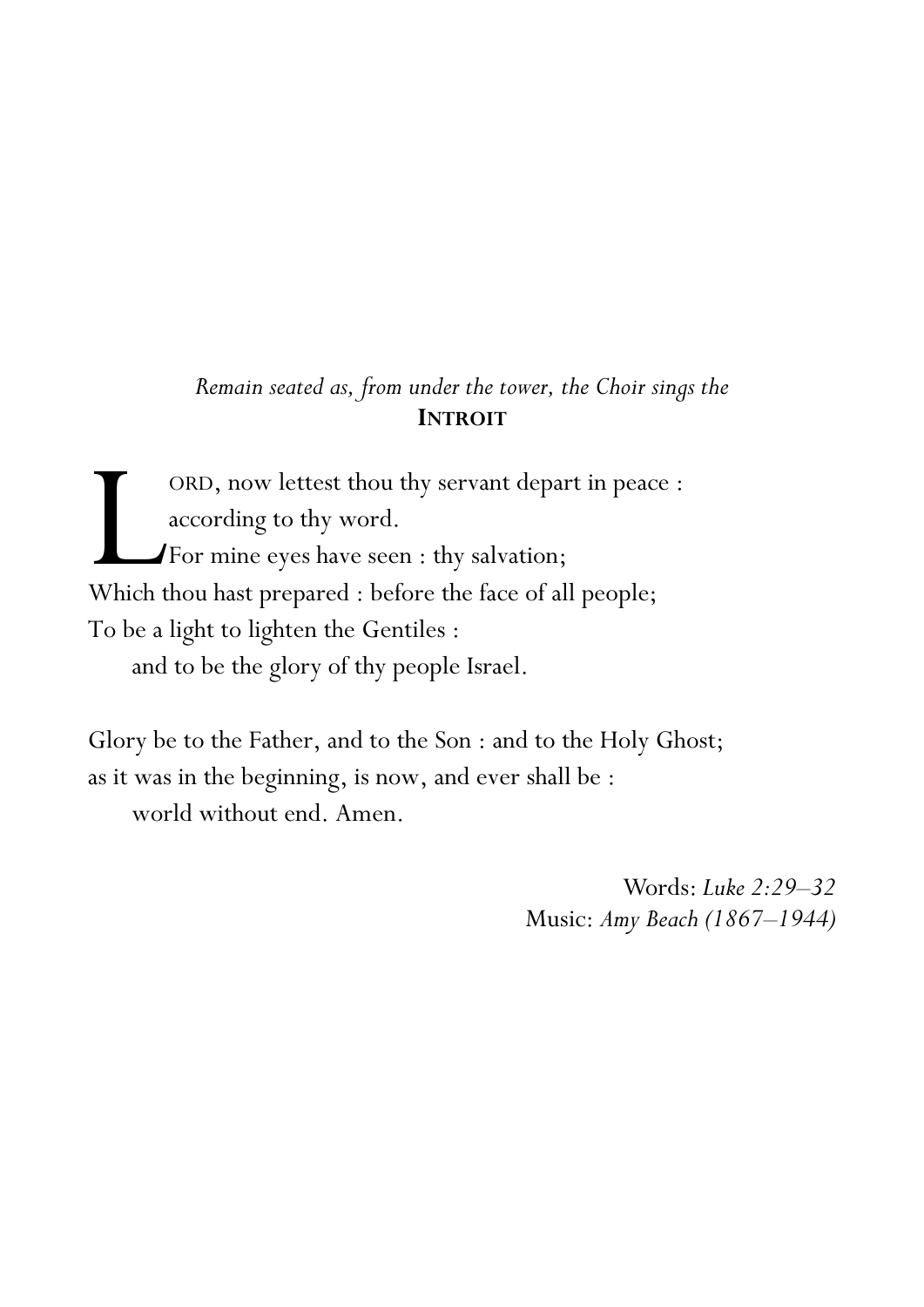# *All STAND as the Choir and ministers enter,during which all sing the* **HYMN**

HE Lord's my shepherd, I'll not want; He makes me down to lie In pastures green; he leadeth me The quiet waters by. The

- 2. My soul he doth restore again, And me to walk doth make Within the paths of righteousness, E'en for his own name's sake.
- 3. Yea, though I walk through death's dark vale, Yet will I fear no ill: For thou art with me, and thy rod And staff me comfort still.
- 4. My table thou hast furnished In presence of my foes; My head thou dost with oil anoint, And my cup overflows.
- 5. Goodness and mercy all my life Shall surely follow me; And in God's house for evermore My dwelling-place shall be.

Words: *Psalm 23, Scottish Psalter 1650* Music: CRIMOND *Jessie Irvine (1836–87)* harm. *Thomas Cuthbertson Leithead Pritchard (1885–1960)*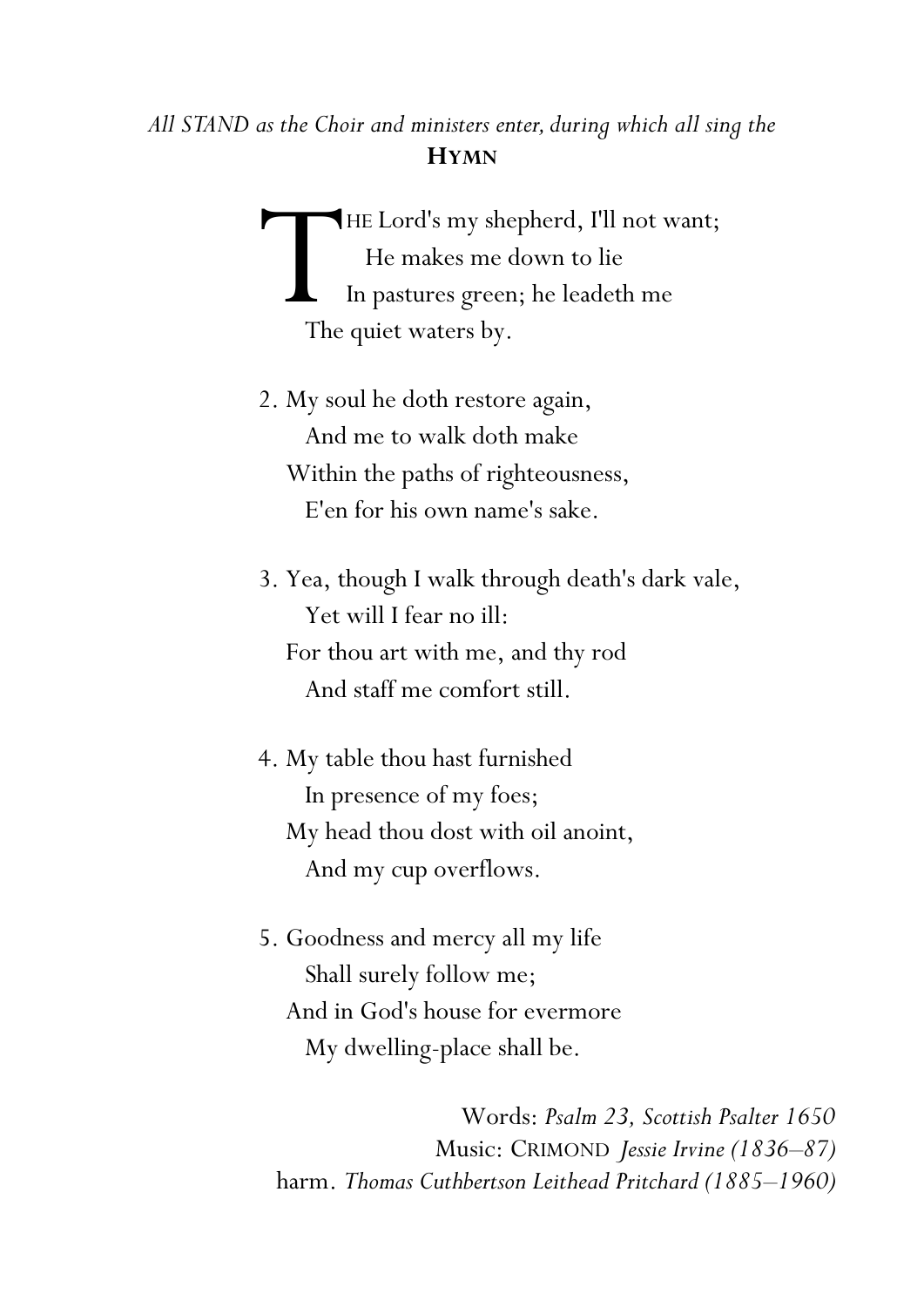### **THE BIDDING**

E ARE met together to remember before God our brother GEOFFREY, to give thanks for his life, and to pay tribute to his character. W

### Let us pray:

LORD GOD ALMIGHTY, who have created us in your image and redeemed us by your love, give your grace, we pray, to all your servants departed this life, and especially to GEOFFREY whom we commemorate this day; grant that your good purposes may be fulfilled in them and that in your mercy they may come to the joys of your eternal kingdom, through Jesus Christ our Lord. All: **Amen**. O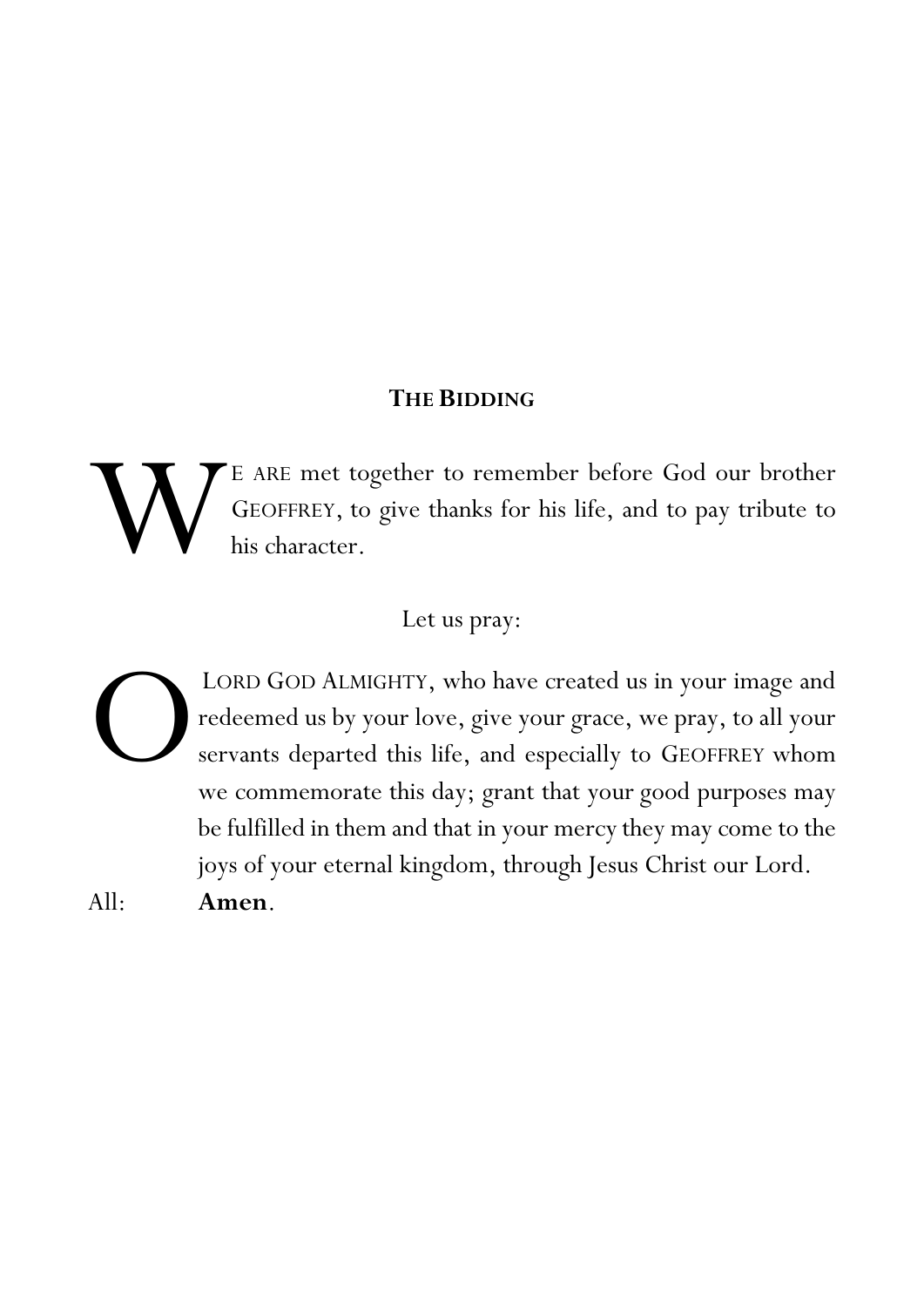# *All SIT for the* **FIRST READING** Wisdom of Solomon 3:1-9; 5:15-16

*Read by Professor Madeleine Arnot, Emeritus Fellow*

UT the souls of the righteous are in the hand of God, and there shall no torment touch them. In the sight of the unwise they seemed to die: and their departure is taken for misery, And their going from us to be utter destruction: but they are in peace. For though they be punished in the sight of men, yet is their hope full of immortality. And having been a little chastised, they shall be greatly rewarded: for God proved them, and found them worthy for himself. As gold in the furnace hath he tried them, and received them as a burnt offering. And in the time of their visitation they shall shine, and run to and fro like sparks among the stubble. They shall judge the nations, and have dominion over the people, and their Lord shall reign for ever. They that put their trust in him shall understand the truth: and such as be faithful in love shall abide with him: for grace and mercy is to his saints, and he hath care for his elect. But the righteous live for evermore; their reward also is with the Lord, and the care of them is with the most High. Therefore shall they receive a glorious kingdom, and a beautiful crown from the Lord's hand: for with his right hand shall he cover them, and with his arm shall he protect them. B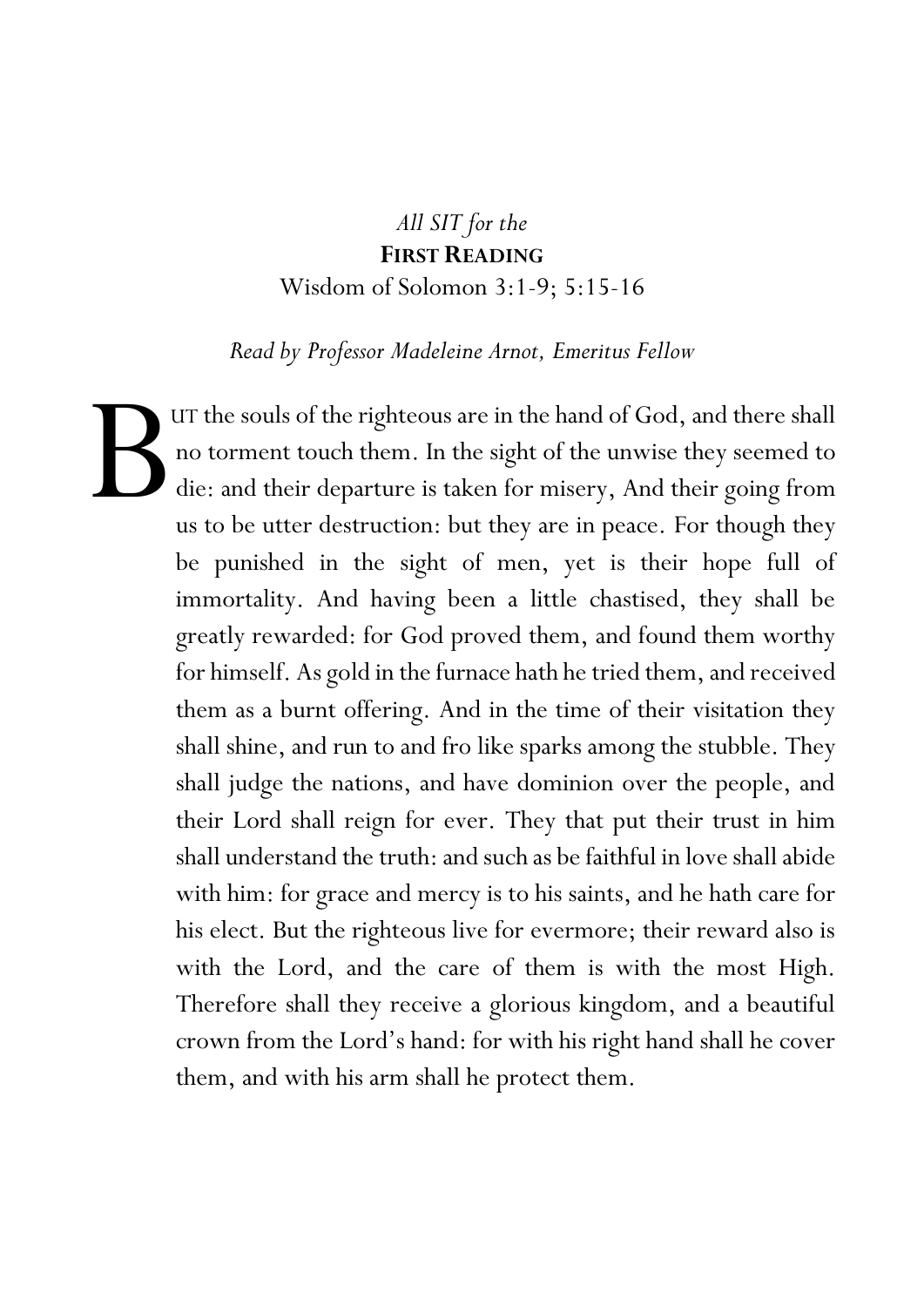# *All remain seated while the Choir sings the* **PSALM** 84 *Quam dilecta!*

HOW amiable are thy dwellings : thou Lord of hosts! My soul hath a desire and longing to enter into the courts of the Lord : my heart and my flesh rejoice in the living God. HOW amiable are thy dwellings<br>My soul hath a desire and longii<br>the Lord : my heart and my<br>Yea, the sparrow hath found her an house, and the swallow a nest where she may lay her young : even thy altars, O Lord of hosts, my King and my God. Blessed are they that dwell in thy house : they will be alway praising thee. Blessed is the man whose strength is in thee : in whose heart are thy ways. Who going through the vale of misery use it for a well : and the pools are filled with water. They will go from strength to strength : and unto the God of gods appeareth every one of them in Sion. O Lord God of hosts, hear my prayer : hearken, O God of Jacob. Behold, O God our defender : and look upon the face of thine Anointed. For one day in thy courts : is better than a thousand. I had rather be a door-keeper in the house of my God : than to dwell in the tents of ungodliness. For the Lord God is a light and defence : the Lord will give grace and worship, and no good thing shall he withhold from them that live a godly life. O Lord God of hosts : blessed is the man that putteth his trust in thee.

Glory be to the Father, and to the Son : and to the Holy Ghost;

as it was in the beginning, is now, and ever shall be :

world without end. Amen.

Chant: *Charles Hubert Hastings Parry (1848–1918)*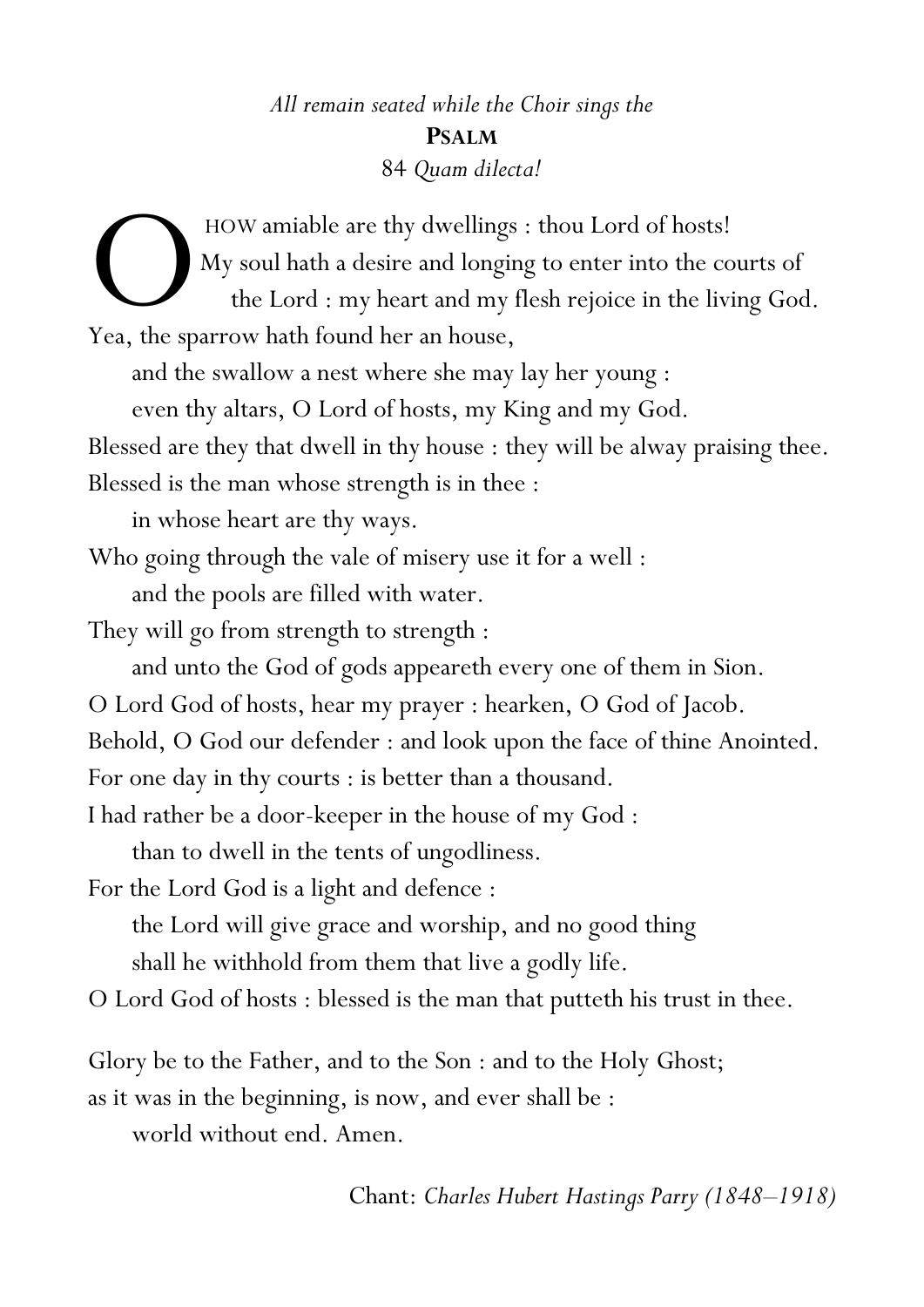# *All SIT for the* **SECOND READING** 1 Corinthians 13

#### *Read by the President*

HOUGH I speak with the tongues of men and of angels, and have not charity, I am become as sounding brass, or a tinkling cymbal. And though I have the gift of prophecy, and understand all mysteries, and all knowledge; and though I have all faith, so that I could remove mountains, and have not charity, I am nothing. And though I bestow all my goods to feed the poor, and though I give my body to be burned, and have not charity, it profiteth me nothing. Charity suffereth long, and is kind; charity envieth not; charity vaunteth not itself, is not puffed up, Doth not behave itself unseemly, seeketh not her own, is not easily provoked, thinketh no evil; Rejoiceth not in iniquity, but rejoiceth in the truth; Beareth all things, believeth all things, hopeth all things, endureth all things. Charity never faileth: but whether there be prophecies, they shall fail; whether there be tongues, they shall cease; whether there be knowledge, it shall vanish away. For we know in part, and we prophesy in part. But when that which is perfect is come, then that which is in part shall be done away. When I was a child, I spake as a child, I understood as a child, I thought as a child: but when I became a man, I put away childish things. For now we see through a glass, darkly; but then face to face: now I know in part; but then shall I know even as also I am known. And now abideth faith, hope, charity, these three; but the greatest of these is charity. T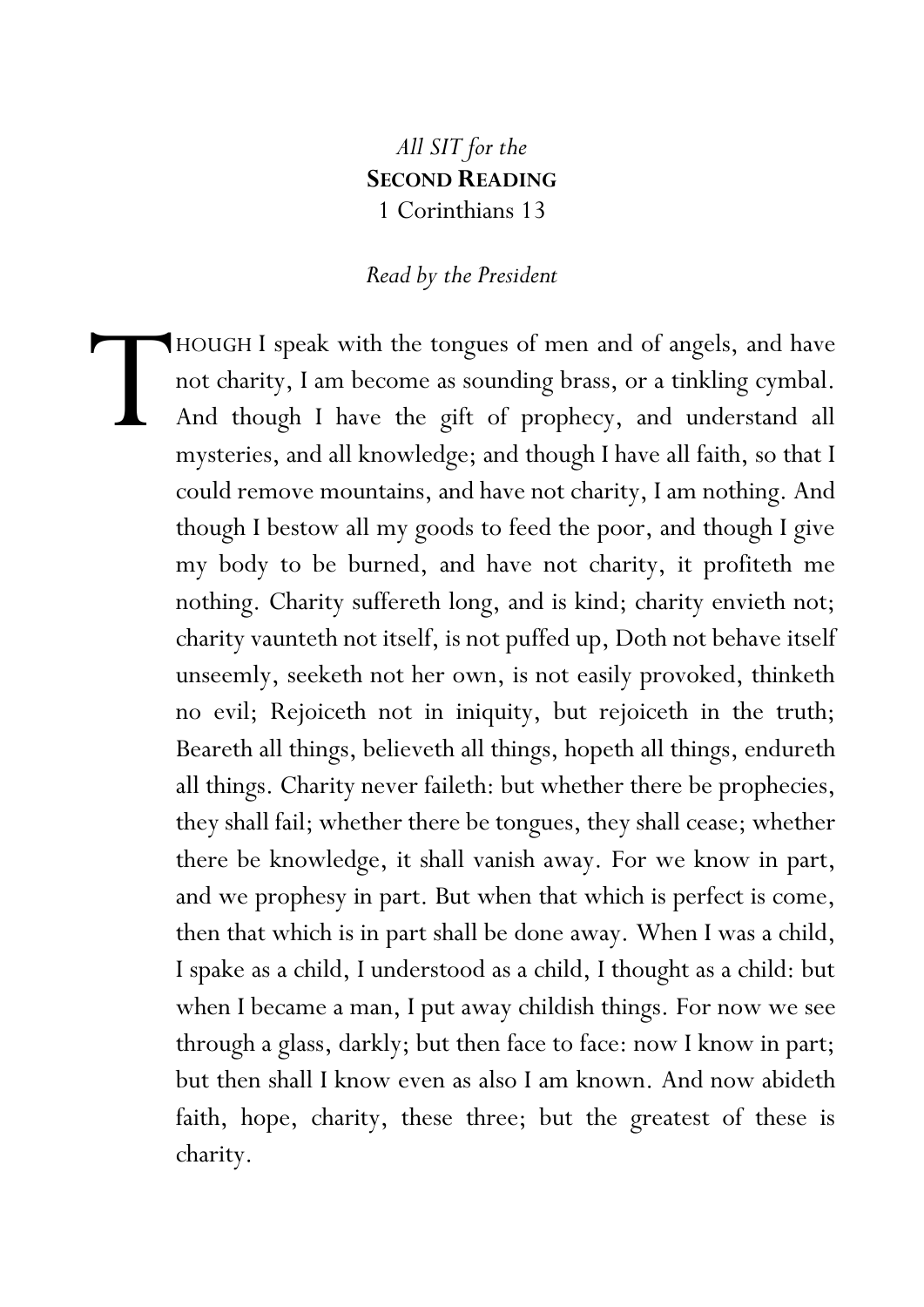# *All remain seated for the* **TRIBUTE**

Professor Avi J. Cohen *University Professor of Economics, York University and University of Toronto*

*Please remain seated as the Choir sing the* **ANTHEM**

VE MARIA gratia plena, Dominus tecum; benedicta tu in mulieribus, VE MARIA gratia plena,<br>Dominus tecum;<br>et benedictus fructus ventris tui. Amen.

*Hail Mary, full of grace, the Lord is with thee; blessed art thou among women, and blessed is the fruit of thy womb. Amen.*

Words: *Marian Prayer* Music: *Robert Parsons (c. 1535–71)*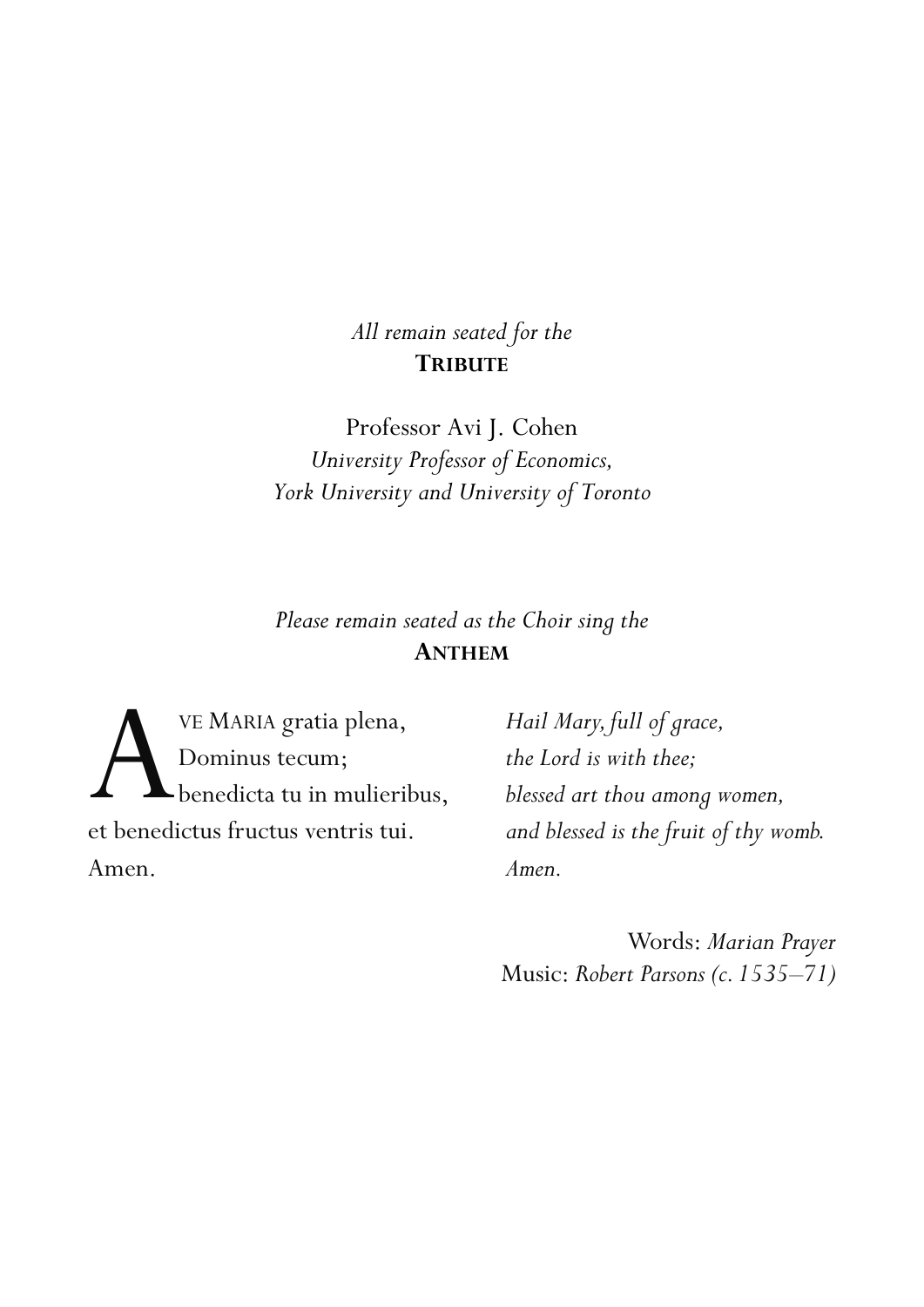# *All KNEEL or remain seated for the* **PRAYERS**

## *The prayers conclude with the* **LORD'S PRAYER**

**UR FATHER, which art in heaven, hallowed be thy name; thy kingdom come; thy will be done, in earth as it is in heaven. Give us this day our daily bread. And forgive us our trespasses, as we forgive them that trespass against us. And lead us not into temptation; but deliver us from evil. For thine is the kingdom, the power and the glory, for ever and ever. Amen.** O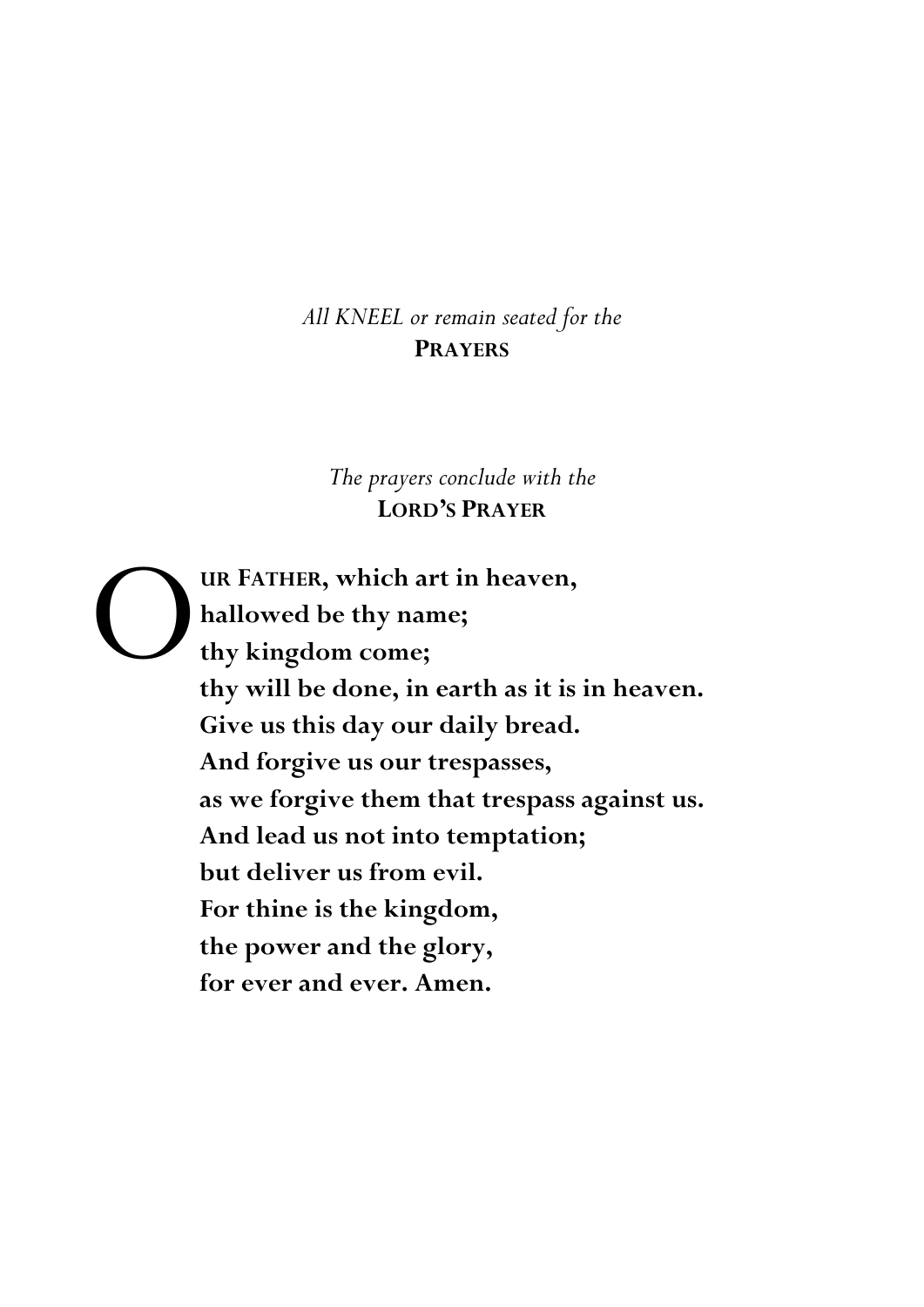#### *All STAND to sing the* **HYMN**

OW thank we all our God, With heart and hands and voices, Who wondrous things hath done, In whom his world rejoices; Who from our mother's arms Hath blessed us on our way With countless gifts of love, And still is ours to-day.

- 2. O may this bounteous God Through all our life be near us, With ever joyful hearts And blessèd peace to cheer us; And keep us in his grace, And guide us when perplexed, And free us from all ills In this world and the next.
- 3. All praise and thanks to God The Father now be given,

 The Son, and him who reigns With them in highest heaven, The One eternal God,

 Whom earth and heaven adore; For thus it was, is now, And shall be evermore. Amen.

Words: *Martin Rinkart (1586–1649);* trans. *Catherine Winkworth (1827–78)* Music: NUN DANKET Melody in *Johann Crüger's Praxis Pietatis Melica, c. 1647* harm. from *Lobgesang* by *Felix Mendelssohn-Bartholdy (1809–47)*